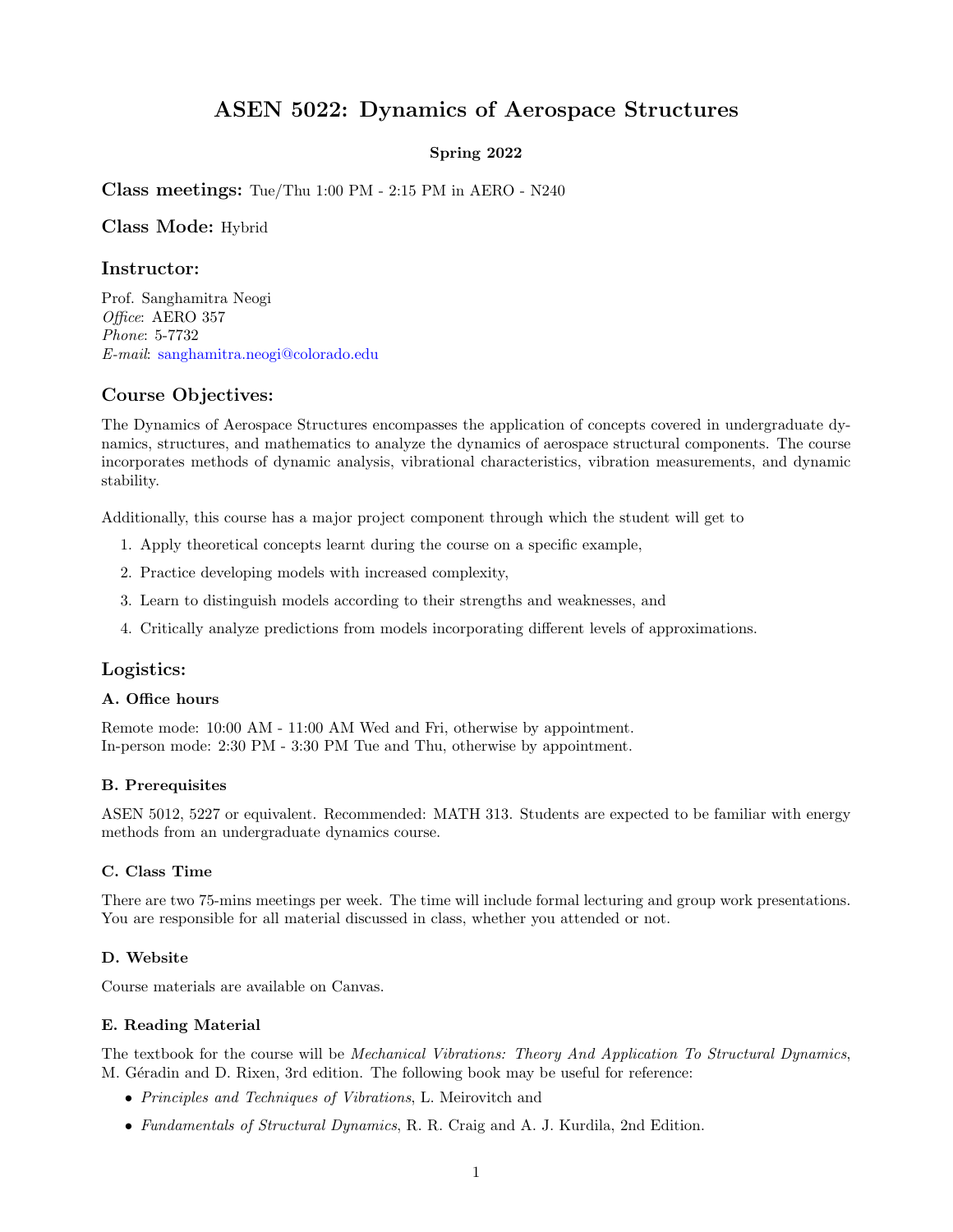## F. Grades

Homework (30%), two in-class mid-term exams (30%), and project (40%).

(a) Homework assignments: 30%

Homework will be due at 8 PM and should be submitted to Canvas. Please put all files (code, text documents, scanned files) into one zip file with the naming scheme (last- name)HW(homework number).zip. For example, neogiHW4.zip. Homework submitted by midnight of the day it is due will be penalized 25%. Homework submitted by 8 AM the day after it is due will be penalized 50%. Homework submitted after that time will result in a grade of zero.

(b) Project presentations and reports: 40%

This is a team-based activity and it will require the students to form a team with at least two members. Every team will receive a group grade. In addition, individual grades will be assigned based on teampeer-evaluation and instructor's evaluation of each member's contribution to the overall project progress. The objective of this activity is to train students to apply theoretical concepts learnt during the course on a specific problem, chosen by the team. There will be multiple in-class project presentations to update progress of the project throughout the semester. There will be a final cumulative project presentation and a 5-page project report due at the end of the semester. The students can insert additional pages as Appendix, if necessary. However, the main narrative must fit within 5 pages.

Any grading disputes will be handled by the instructor. Any request for a grade change should be made to the instructor, in writing, within one week after the graded work is returned. Your entire submission will be subject to regrading. Students are advised to read and adhere to the Honor Code at the University of Colorado at Boulder.

- (c) Exam dates (tentative):
	- Mid-term Exam 1: Thursday, February 24
	- Mid-term Exam 2: Thursday, April 7
	- Final Project Presentations: Saturday, April 30, 1:30 PM 4:00 PM or before.

## Course content:

- 1. Review of dynamics of single-degree-of-freedom systems
- 2. Analytical dynamics of discrete systems
	- (a) Principle of virtual work
	- (b) HamiltonOs principle for conservative systems
	- (c) Lagrange equations of motion
- 3. Undamped vibration of n-degree-of-freedom systems
	- (a) Linear vibration about an equilibrium configuration
	- (b) Normal modes of vibration
	- (c) Free vibration and analysis under forced harmonic and external loadings
- 4. Damped vibration of n-degree-of-freedom systems
	- (a) Normal eigensolutions
	- (b) Forced harmonic response for lightly-damped systems
	- (c) State-space formulation of viscously damped systems
- 5. Dynamics of continuous systems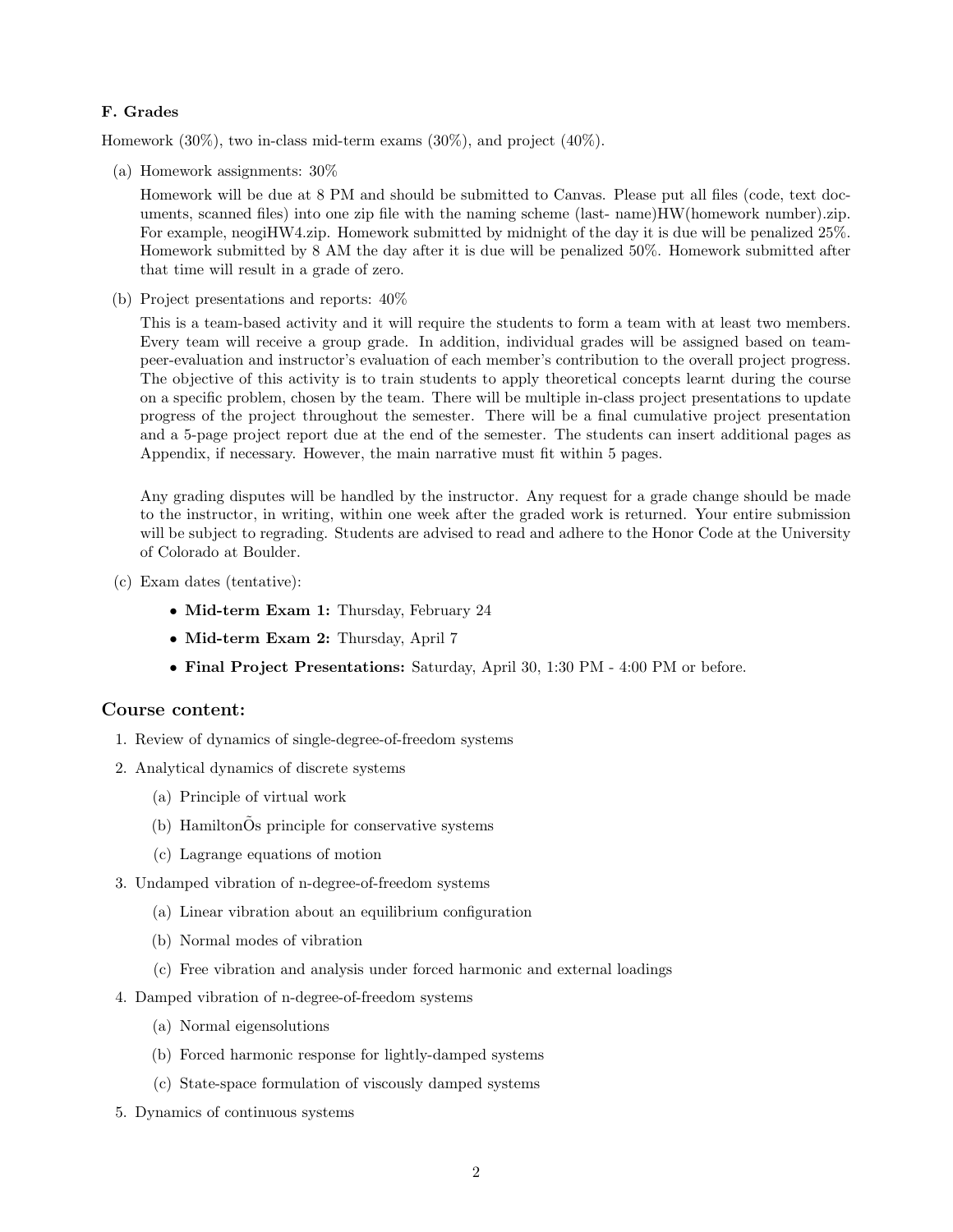- (a) Formulation of 1D continuous systems
- (b) Continuous eigenproblem
- 6. Numerical methods in dynamical systems
	- (a) Displacement, Rayleigh-Ritz, and Finite Element methods
	- (b) Direct time integration methods
	- (c) Numerical solution of eigenvalue problems

# SYLLABUS STATEMENTS

#### CLASSROOM BEHAVIOR

Both students and faculty are responsible for maintaining an appropriate learning environment in all instructional settings, whether in person, remote or online. Those who fail to adhere to such behavioral standards may be subject to discipline. Professional courtesy and sensitivity are especially important with respect to individuals and topics dealing with race, color, national origin, sex, pregnancy, age, disability, creed, religion, sexual orientation, gender identity, gender expression, veteran status, political affiliation or political philosophy. For more information, see the policies on [classroom behavior](http://www.colorado.edu/policies/student-classroom-and-course-related-behavior) and the [Student Conduct & Conflict Resolution](https://www.colorado.edu/sccr/student-conduct) [policies.](https://www.colorado.edu/sccr/student-conduct)

#### REQUIREMENTS FOR COVID-19

As a matter of public health and safety, all members of the CU Boulder community and all visitors to campus must follow university, department and building requirements and all public health orders in place to reduce the risk of spreading infectious disease. Students who fail to adhere to these requirements will be asked to leave class, and students who do not leave class when asked or who refuse to comply with these requirements will be referred to [Student Conduct and Conflict Resolution.](https://www.colorado.edu/sccr/) For more information, see the policy on [classroom](http://www.colorado.edu/policies/student-classroom-and-course-related-behavior) [behavior](http://www.colorado.edu/policies/student-classroom-and-course-related-behavior) and the [Student Code of Conduct.](http://www.colorado.edu/osccr/) If you require accommodation because a disability prevents you from fulfilling these safety measures, please follow the steps in the "Accommodation for Disabilities" statement on this syllabus.

CU Boulder currently requires masks in classrooms and laboratories regardless of vaccination status. This requirement is a precaution to supplement CU Boulder's COVID-19 vaccine requirement. Exemptions include individuals who cannot medically tolerate a face covering, as well as those who are hearing-impaired or otherwise disabled or who are communicating with someone who is hearing-impaired or otherwise disabled and where the ability to see the mouth is essential to communication. If you qualify for a mask-related accommodation, please follow the steps in the "Accommodation for Disabilities" statement on this syllabus. In addition, vaccinated instructional faculty who are engaged in an indoor instructional activity and are separated by at least 6 feet from the nearest person are exempt from wearing masks if they so choose.

If you feel ill and think you might have COVID-19, if you have tested positive for COVID-19, or if you are unvaccinated or partially vaccinated and have been in close contact with someone who has COVID-19, you should stay home and follow the further guidance of the [Public Health Office](https://www.colorado.edu/health/public-health/quarantine-and-isolation) (contacttracing@colorado.edu). If you are fully vaccinated and have been in close contact with someone who has COVID-19, you do not need to stay home; rather, you should self-monitor for symptoms and follow the further guidance of the [Public Health](https://www.colorado.edu/health/public-health/quarantine-and-isolation) [Office](https://www.colorado.edu/health/public-health/quarantine-and-isolation) (contacttracing@colorado.edu).

#### ACCOMMODATION FOR DISABILITIES

If you qualify for accommodations because of a disability, please submit your accommodation letter from Disability Services to your faculty member in a timely manner so that your needs can be addressed. Disability Services determines accommodations based on documented disabilities in the academic environment. Information on requesting accommodations is located on the [Disability Services website.](https://www.colorado.edu/disabilityservices/) Contact Disability Services at 303-492-8671 or dsinfo@colorado.edu for further assistance. If you have a temporary medical condition, see [Temporary Medical Conditions](http://www.colorado.edu/disabilityservices/students/temporary-medical-conditions) on the Disability Services website.